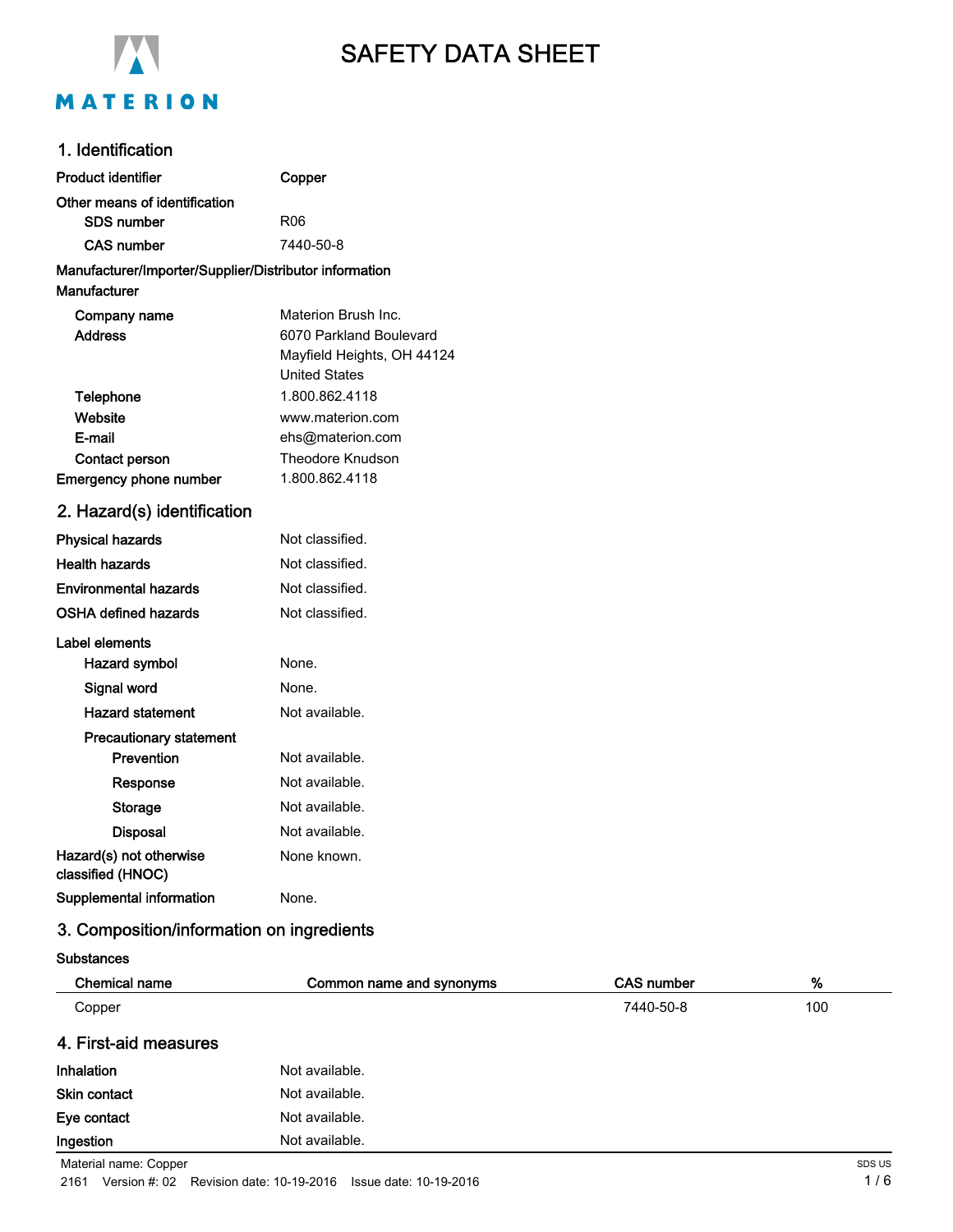| Most important              | Not available. |
|-----------------------------|----------------|
| symptoms/effects, acute and |                |
| delayed                     |                |

# 5. Fire-fighting measures

| Suitable extinguishing media                                     | Not available.  |
|------------------------------------------------------------------|-----------------|
| Unsuitable extinguishing media                                   | Not available.  |
| Specific hazards arising from<br>the chemical                    | Not applicable. |
| Special protective equipment<br>and precautions for firefighters | Not available.  |

#### 6. Accidental release measures

| Personal precautions, protective<br>equipment and emergency<br>procedures | Not available. |
|---------------------------------------------------------------------------|----------------|
| Methods and materials for<br>containment and cleaning up                  | Not available. |
| <b>Environmental precautions</b>                                          | Not available. |
| 7. Handling and storage                                                   |                |

| Precautions for safe handling   | Not available. |
|---------------------------------|----------------|
| Conditions for safe storage,    | Not available. |
| including any incompatibilities |                |

# 8. Exposure controls/personal protection

#### Occupational exposure limits

#### US. OSHA Table Z-1 Limits for Air Contaminants (29 CFR 1910.1000)

| <b>Material</b>                             | <b>Type</b>                                                                      | Value          | Form           |
|---------------------------------------------|----------------------------------------------------------------------------------|----------------|----------------|
| Copper (CAS 7440-50-8)                      | PEL                                                                              | 1 $mg/m3$      | Dust and mist. |
|                                             |                                                                                  | $0.1$ mg/m $3$ | Fume.          |
| <b>US. ACGIH Threshold Limit Values</b>     |                                                                                  |                |                |
| <b>Material</b>                             | <b>Type</b>                                                                      | Value          | Form           |
| Copper (CAS 7440-50-8)                      | <b>TWA</b>                                                                       | 1 $mg/m3$      | Dust and mist. |
|                                             |                                                                                  | $0.2$ mg/m $3$ | Fume.          |
| US. NIOSH: Pocket Guide to Chemical Hazards |                                                                                  |                |                |
| <b>Material</b>                             | Type                                                                             | Value          | Form           |
| Copper (CAS 7440-50-8)                      | <b>TWA</b>                                                                       | 1 $mg/m3$      | Dust and mist. |
|                                             |                                                                                  | $0.1$ mg/m $3$ | Fume.          |
|                                             | US. California Code of Regulations, Title 8, Section 5155. Airborne Contaminants |                |                |
| <b>Material</b>                             | <b>Type</b>                                                                      | Value          | Form           |
| Copper (CAS 7440-50-8)                      | PEL                                                                              | 1 $mg/m3$      | Dust and mist. |
|                                             |                                                                                  | $0.1$ mg/m $3$ | Fume.          |
| <b>Biological limit values</b>              | No biological exposure limits noted for the ingredient(s).                       |                |                |
| Appropriate engineering controls            | Not available.                                                                   |                |                |
|                                             | Individual protection measures, such as personal protective equipment            |                |                |
| Eye/face protection                         | Not available.                                                                   |                |                |
| Skin protection                             |                                                                                  |                |                |
| Hand protection                             | Not available.                                                                   |                |                |
| Other                                       | Not available.                                                                   |                |                |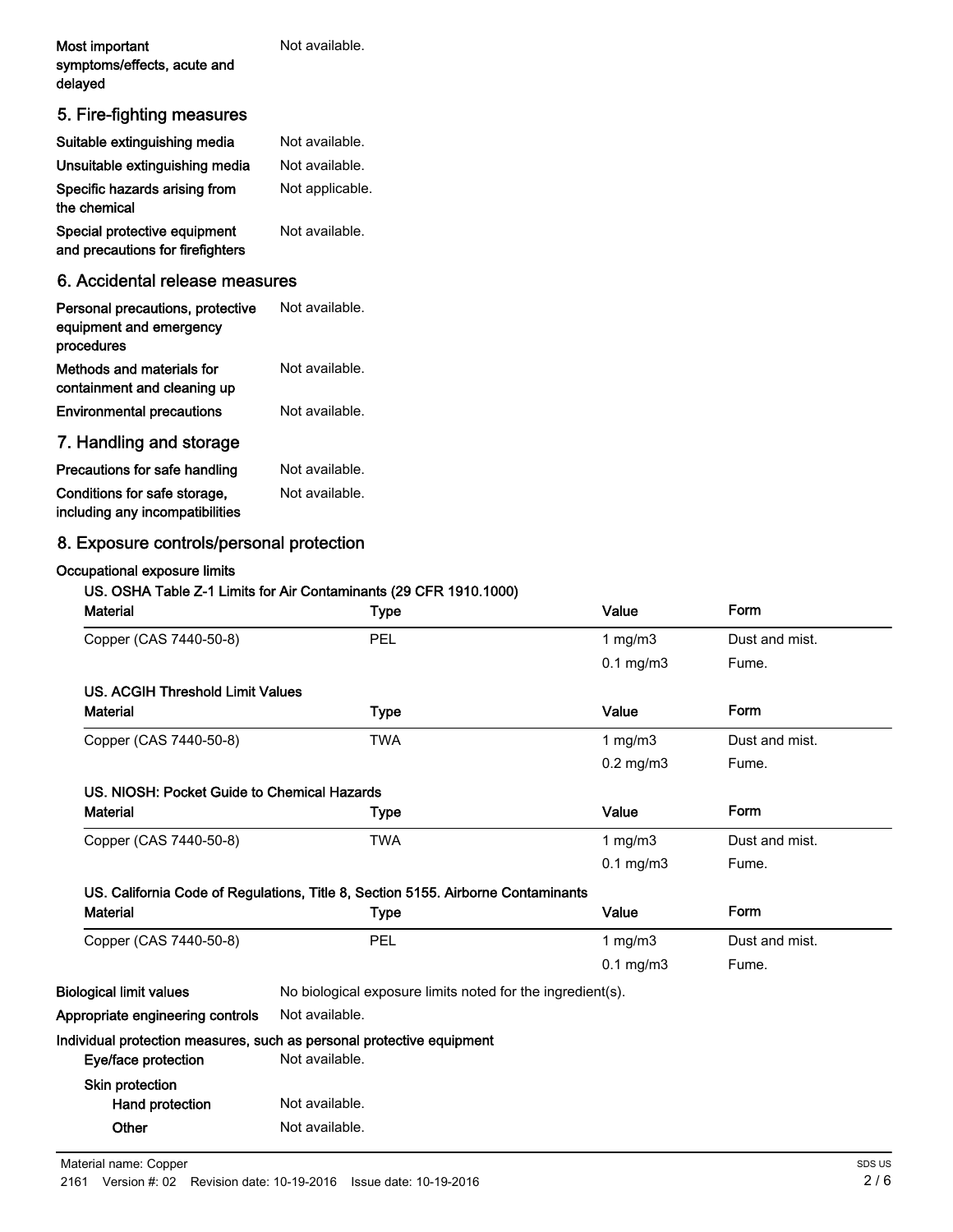| <b>Respiratory protection</b> | Not available. |
|-------------------------------|----------------|
| <b>Thermal hazards</b>        | Not available. |

# 9. Physical and chemical properties

| Appearance                                   |                                 |  |
|----------------------------------------------|---------------------------------|--|
| <b>Physical state</b>                        | Solid.                          |  |
| Form                                         | Solid.                          |  |
| Color                                        | Copper.                         |  |
| Odor                                         | None.                           |  |
| Odor threshold                               | Not applicable.                 |  |
| рH                                           | Not applicable.                 |  |
| Melting point/freezing point                 | 1981.4 °F (1083 °C)             |  |
| Initial boiling point and boiling<br>range   | 4703 °F (2595 °C)               |  |
| Flash point                                  | Not applicable.                 |  |
| <b>Evaporation rate</b>                      | Not applicable.                 |  |
| Flammability (solid, gas)                    | Not applicable.                 |  |
| Upper/lower flammability or explosive limits |                                 |  |
| <b>Flammability limit - lower</b><br>(%)     | Not applicable.                 |  |
| <b>Flammability limit - upper</b><br>(%)     | Not applicable.                 |  |
| Explosive limit - lower (%)                  | Not applicable.                 |  |
| Explosive limit - upper (%)                  | Not applicable.                 |  |
| Vapor pressure                               | < 0.0000001 kPa (77 °F (25 °C)) |  |
| <b>Vapor density</b>                         | Not applicable.                 |  |
| <b>Relative density</b>                      | Not applicable.                 |  |
| Solubility(ies)                              |                                 |  |
| Solubility (water)                           | Insoluble                       |  |
| Auto-ignition temperature                    | Not applicable.                 |  |
| Decomposition temperature                    | Not applicable.                 |  |
| <b>Viscosity</b>                             | Not applicable.                 |  |
| Other information                            |                                 |  |
| <b>Density</b>                               | 8.94 g/cm3 estimated            |  |
| Molecular formula                            | Cu                              |  |
| Molecular weight                             | 63.55 g/mol                     |  |
| <b>Specific gravity</b>                      | 8.94                            |  |
| 10. Stability and reactivity                 |                                 |  |
| Reactivity                                   | Not available.                  |  |
| <b>Chemical stability</b>                    | Not available.                  |  |
| Possibility of hazardous<br>reactions        | Not available.                  |  |
| Conditions to avoid                          | Not available.                  |  |
| Incompatible materials                       | Not available.                  |  |
| Hazardous decomposition<br>products          | Not available.                  |  |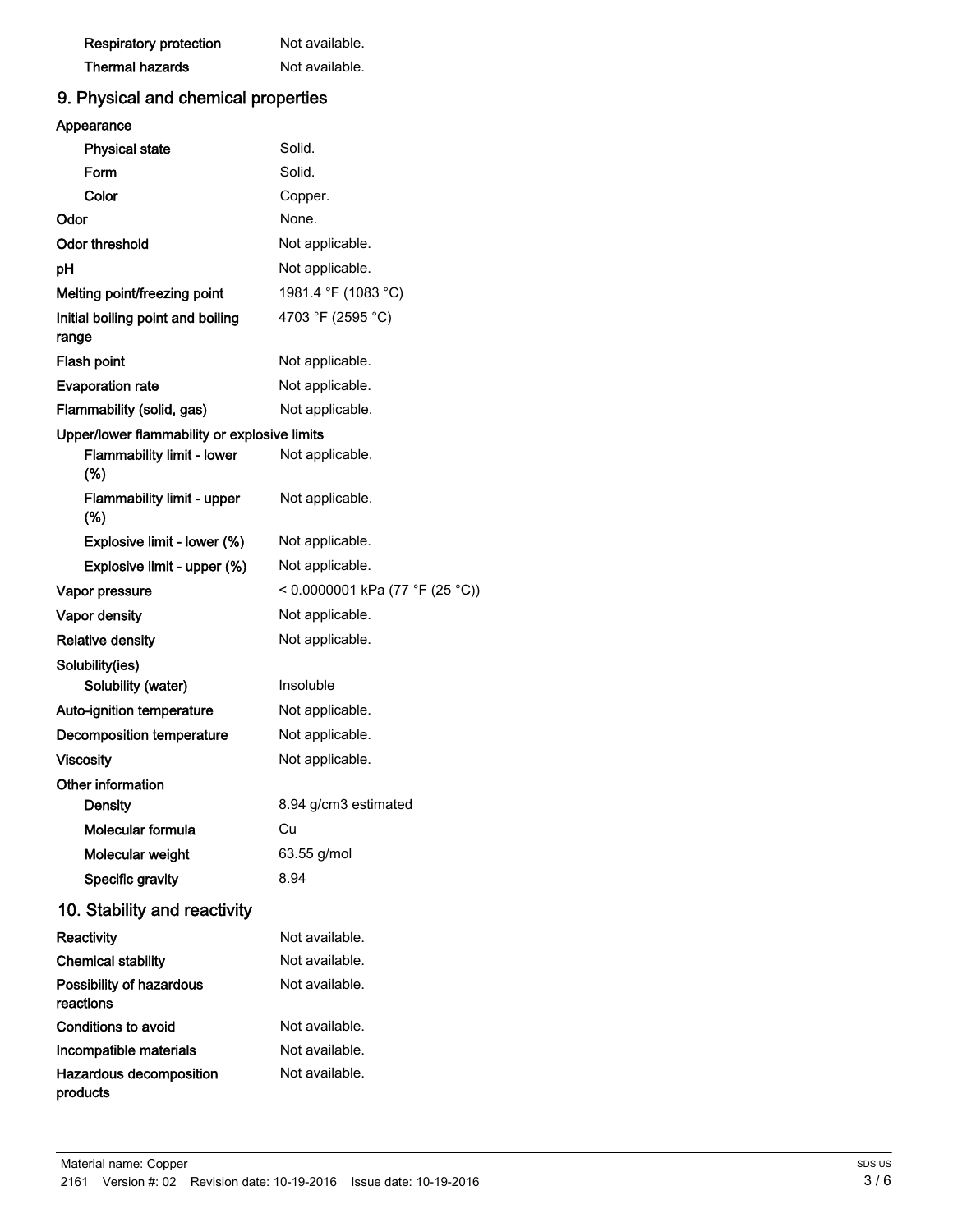### 11. Toxicological information

#### Information on likely routes of exposure

| Inhalation                                                                         | Not available.                                                 |
|------------------------------------------------------------------------------------|----------------------------------------------------------------|
| <b>Skin contact</b>                                                                | Not available.                                                 |
| Eye contact                                                                        | Not available.                                                 |
| Ingestion                                                                          | Not available.                                                 |
| Symptoms related to the<br>physical, chemical and<br>toxicological characteristics | Not available.                                                 |
| Information on toxicological effects                                               |                                                                |
| <b>Acute toxicity</b>                                                              | Not available.                                                 |
| Skin corrosion/irritation                                                          | Not available.                                                 |
| Serious eye damage/eye<br>irritation                                               | Not available.                                                 |
| Respiratory or skin sensitization                                                  |                                                                |
| <b>Respiratory sensitization</b>                                                   | Not available.                                                 |
| Skin sensitization                                                                 | Not available.                                                 |
| Germ cell mutagenicity                                                             | Not available.                                                 |
| Carcinogenicity                                                                    |                                                                |
| <b>IARC Monographs. Overall Evaluation of Carcinogenicity</b>                      |                                                                |
| Not listed.<br>Not listed.                                                         | OSHA Specifically Regulated Substances (29 CFR 1910.1001-1053) |
| LIO, National Textoology Drogram (NITD) Denott on Corolages                        |                                                                |

### US. National Toxicology Program (NTP) Report on Carcinogens

| Not listed.                                           |                |
|-------------------------------------------------------|----------------|
| Reproductive toxicity                                 | Not available. |
| Specific target organ toxicity -<br>single exposure   | Not available. |
| Specific target organ toxicity -<br>repeated exposure | Not available. |
| Aspiration hazard                                     | Not available. |

# 12. Ecological information

### **Ecotoxicity**

| <b>Product</b>                   |                | <b>Species</b>                               | <b>Test Results</b> |
|----------------------------------|----------------|----------------------------------------------|---------------------|
| Copper (CAS 7440-50-8)           |                |                                              |                     |
| Aquatic                          |                |                                              |                     |
| Acute                            |                |                                              |                     |
| Crustacea                        | EC50           | Blue crab (Callinectes sapidus)              | $0.0031$ mg/l       |
| Fish                             | LC50           | Chinook salmon (Oncorhynchus<br>tshawytscha) | 0.02 mg/l, 96 hours |
| Persistence and degradability    | Not available. |                                              |                     |
| <b>Bioaccumulative potential</b> | Not available. |                                              |                     |
| Mobility in soil                 | Not available. |                                              |                     |
| Other adverse effects            | Not available. |                                              |                     |
| 13. Disposal considerations      |                |                                              |                     |
| <b>Disposal instructions</b>     | Not available. |                                              |                     |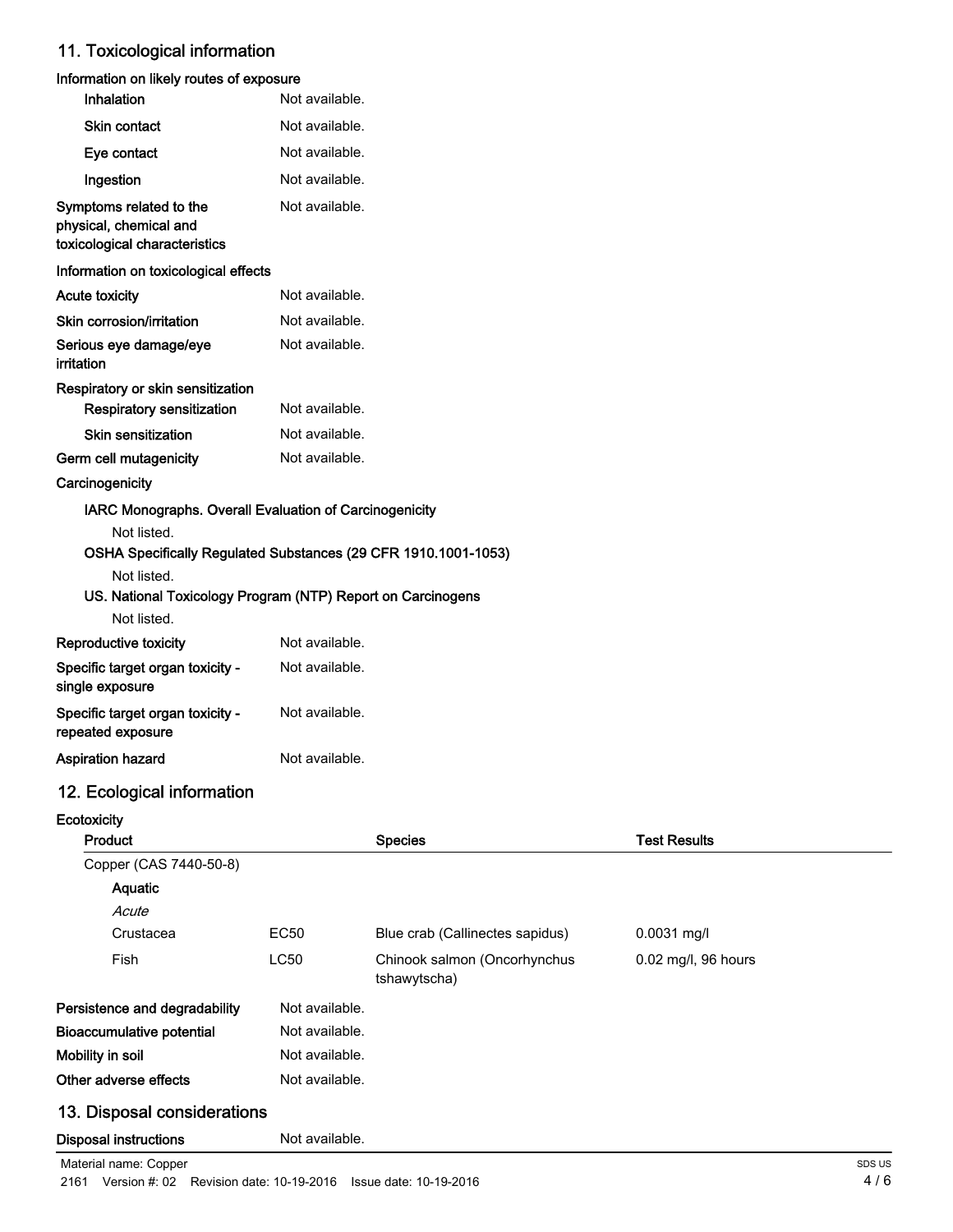| Waste from residues / unused<br>products                                                                             | Not available.     |                   |          |                                                                                                                        |
|----------------------------------------------------------------------------------------------------------------------|--------------------|-------------------|----------|------------------------------------------------------------------------------------------------------------------------|
| Contaminated packaging                                                                                               | Not available.     |                   |          |                                                                                                                        |
| 14. Transport information                                                                                            |                    |                   |          |                                                                                                                        |
| <b>DOT</b>                                                                                                           |                    |                   |          |                                                                                                                        |
| Not regulated as dangerous goods.                                                                                    |                    |                   |          |                                                                                                                        |
| <b>IATA</b>                                                                                                          |                    |                   |          |                                                                                                                        |
| Not regulated as dangerous goods.                                                                                    |                    |                   |          |                                                                                                                        |
| <b>IMDG</b>                                                                                                          |                    |                   |          |                                                                                                                        |
| Not regulated as dangerous goods.                                                                                    |                    |                   |          |                                                                                                                        |
| 15. Regulatory information                                                                                           |                    |                   |          |                                                                                                                        |
| US federal regulations                                                                                               |                    |                   |          |                                                                                                                        |
| <b>Toxic Substances Control Act (TSCA)</b>                                                                           |                    |                   |          |                                                                                                                        |
| TSCA Section 12(b) Export Notification (40 CFR 707, Subpt. D)                                                        |                    |                   |          |                                                                                                                        |
| Not regulated.                                                                                                       |                    |                   |          |                                                                                                                        |
| CERCLA Hazardous Substance List (40 CFR 302.4)                                                                       |                    |                   |          |                                                                                                                        |
| Copper (CAS 7440-50-8)                                                                                               |                    | Listed.           |          |                                                                                                                        |
| SARA 304 Emergency release notification                                                                              |                    |                   |          |                                                                                                                        |
| Not regulated.                                                                                                       |                    |                   |          |                                                                                                                        |
| OSHA Specifically Regulated Substances (29 CFR 1910.1001-1053)                                                       |                    |                   |          |                                                                                                                        |
| Not listed.                                                                                                          |                    |                   |          |                                                                                                                        |
| Superfund Amendments and Reauthorization Act of 1986 (SARA)<br>SARA 302 Extremely hazardous substance<br>Not listed. |                    |                   |          |                                                                                                                        |
| SARA 311/312 Hazardous                                                                                               | Yes                |                   |          |                                                                                                                        |
| chemical                                                                                                             |                    |                   |          |                                                                                                                        |
| SARA 313 (TRI reporting)                                                                                             |                    |                   |          |                                                                                                                        |
| <b>Chemical name</b>                                                                                                 |                    | <b>CAS number</b> | % by wt. |                                                                                                                        |
| Copper                                                                                                               |                    | 7440-50-8         | 100      |                                                                                                                        |
| Other federal regulations                                                                                            |                    |                   |          |                                                                                                                        |
| Clean Air Act (CAA) Section 112 Hazardous Air Pollutants (HAPs) List                                                 |                    |                   |          |                                                                                                                        |
| Not regulated.                                                                                                       |                    |                   |          |                                                                                                                        |
| Clean Air Act (CAA) Section 112(r) Accidental Release Prevention (40 CFR 68.130)                                     |                    |                   |          |                                                                                                                        |
| Not regulated.                                                                                                       |                    |                   |          |                                                                                                                        |
| Clean Water Act (CWA)                                                                                                | Priority pollutant |                   |          |                                                                                                                        |
| Section 112(r) (40 CFR<br>68.130)                                                                                    | Toxic pollutant    |                   |          |                                                                                                                        |
| <b>Safe Drinking Water Act</b><br>(SDWA)                                                                             | Not regulated.     |                   |          |                                                                                                                        |
| US state regulations                                                                                                 |                    |                   |          |                                                                                                                        |
| <b>California Proposition 65</b>                                                                                     |                    |                   |          |                                                                                                                        |
|                                                                                                                      |                    |                   |          | US. California. Candidate Chemicals List. Safer Consumer Products Regulations (Cal. Code Regs, tit. 22, 69502.3, subd. |
| (a))                                                                                                                 |                    |                   |          |                                                                                                                        |
| Copper (CAS 7440-50-8)                                                                                               |                    |                   |          |                                                                                                                        |
| 16. Other information, including date of preparation or last revision                                                |                    |                   |          |                                                                                                                        |
| <b>Issue date</b>                                                                                                    | 10-19-2016         |                   |          |                                                                                                                        |
| <b>Revision date</b>                                                                                                 | 10-19-2016         |                   |          |                                                                                                                        |
| Version #                                                                                                            | 02                 |                   |          |                                                                                                                        |
|                                                                                                                      |                    |                   |          |                                                                                                                        |

Material name: Copper